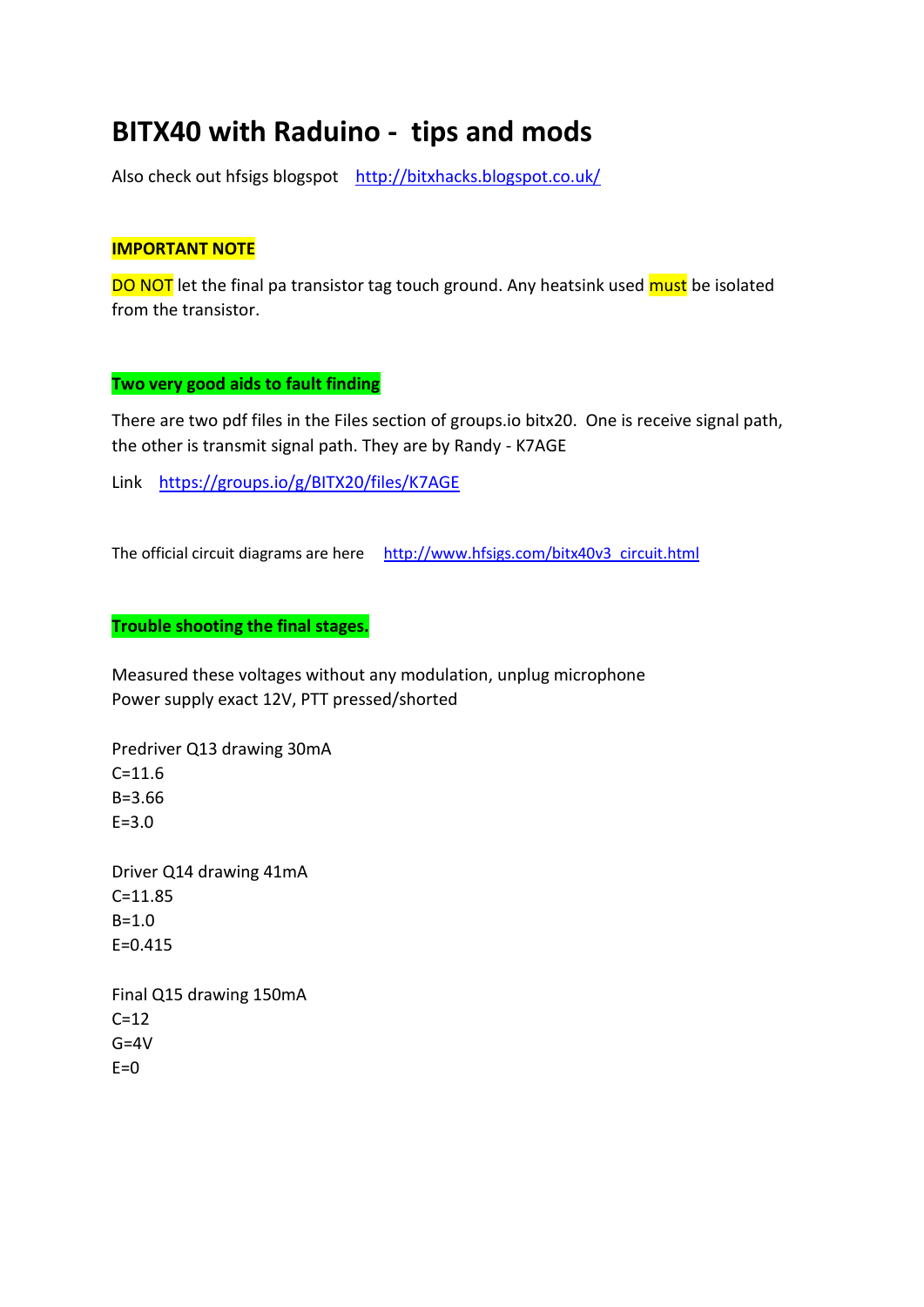#### **Clicks during tuning**

I assume you are talking about the Raduino clicking as you tune. I'm not having that problem, but others are. One solution is to bypass both the input and output of the 7805 regulator with some 100nf caps. Apparently not all of the Arduino Nano clones are from the same manufacturer and some have better bypassing onboard than others, so all you need to do is filter the power supply to the Raduino so the clicks can't get back into the main 12v power rail.

---------

I completely removed TUNING CLICKS by adding 2X 10mfd caps on the input and outputs of the 7805 volt reg, it also made tuning more stable --------

I was able to silence the tuning "tick" by inserting a 22 ohm, 2 watt resistor in series with the Raduino power wire and connnecting a 470 uF capacitor from each end of the resistor to ground (One resistor, two capacitors.). You can easily do this right on the back of the volume control/power switch. This indicates that it is a power filtering issue. Lower values of resistor and capacitors will work but I have not determined the optimum values. Some serious bypass treatment on both input and output of the Raduino's 7805 regulator should help.

---------

Try 10nf + 100nf + 1μf + 10 - 22μF on both input and output of the voltage regulator with the shortest possible leads to earth (centre pin of the regulator).

High value electrolytics have too much inductance to effectively bypass high frequency pulses.

If possible put the capacitors directly between the input and output pins of the regulator itself.

#### **Extra Features in code - Wiring**

If I remember correctly, the Raduino can be configured for dual VFO's or receive RIT. How is that accomplished? I want to operate CW with the BitX40 and RIT would be helpful.

There is code for dual vfo, rit, cw tx/rx.

It's already in the code but commented out in the "loop() ". You need to uncomment them and reprogram the Nano.

It uses a pushbutton on A3 pin to select using tap, press, double tap method.

Wiring colours used are

Brown = CW Key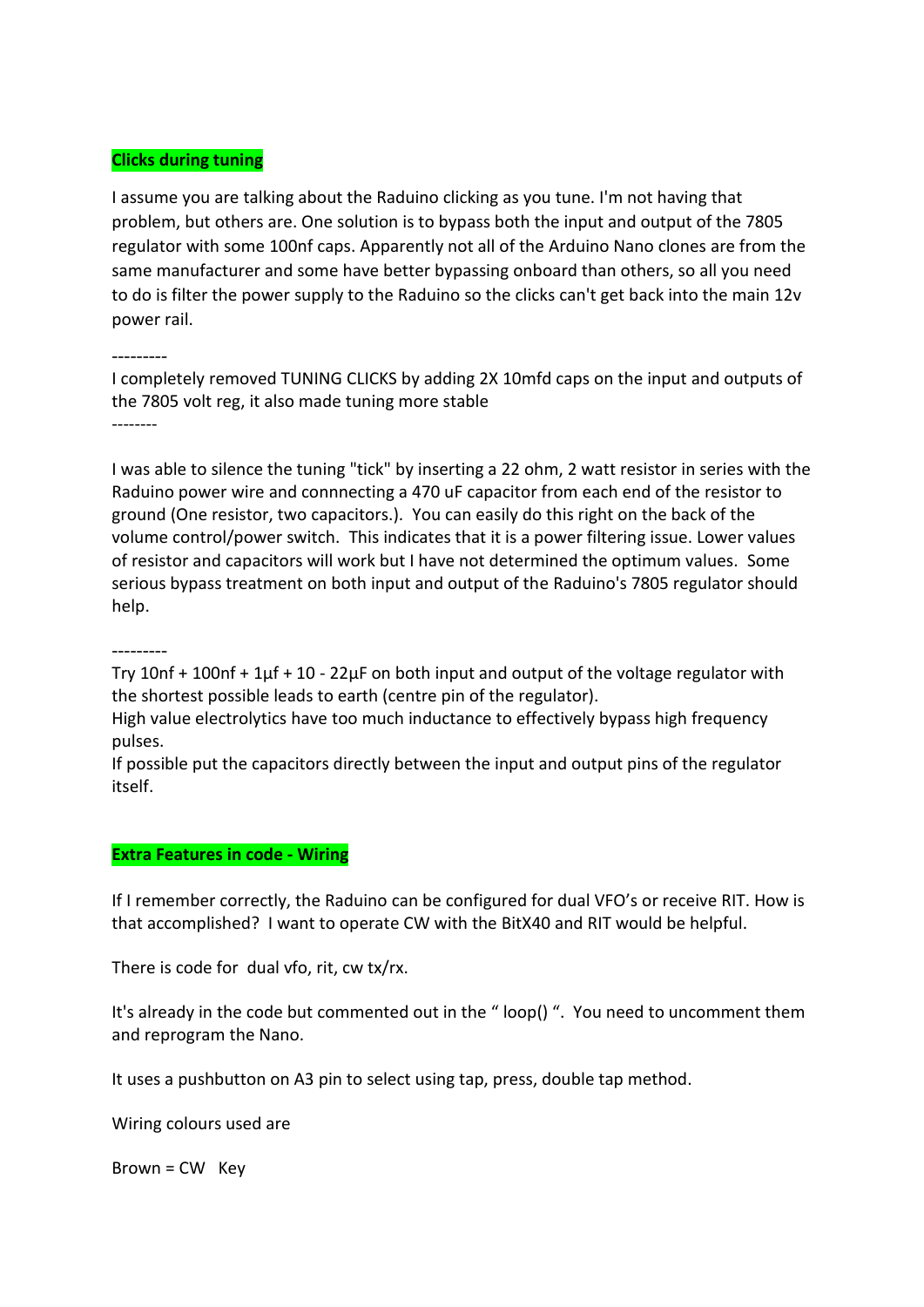Red = Calibrate and CW tone when in CW

Orange = Pushbutton to select Dual vfo's, RIT, CW

Blue = PTT Sense

Black = LPF Select – not catered for yet

## **Audio hiss**

I just made up a tone control with a 100n and a 10k preset across the AF gain and twiddled to suit.

-------

The Q16 collector voltage is a bit low to handle loud signals. I changed R114 to 180K and added another 180K from Base to Emitter. This increases the collector voltage from around 1 Volt to about 3V. The hiss reduces a bit due to the change in time constant of R114 and C118. You can add a parallel cap of another 100 or 150pf to roll off highs above 3 KHz.

--------

**NOTE:** NOT Bitx40 schematic parts designations.

The Hissing noise is eliminated by adding a Feedback network from the output to its pin8 ( Gain pin ). This Filter feedback using a 0.01 capacitor (C6) and a 10K resistor (R3) acts as an Anti-Hiss Feedback network that eliminates the hissing noise. It gives clear audio.

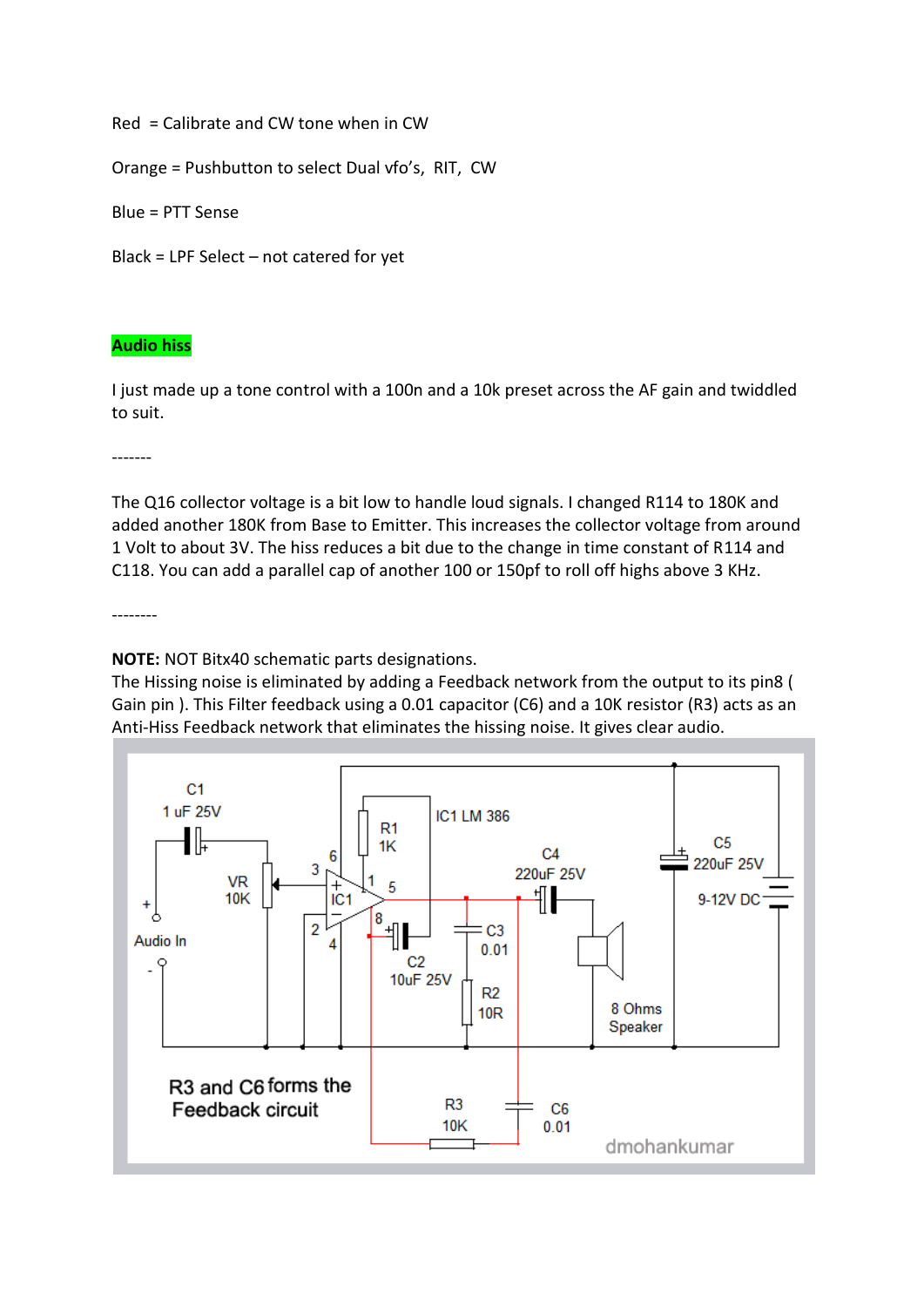### **Click on transmit, keying of mike**

Farhan mentioned this during his interview with Tom, **W5KUB video**.

He felt it was due to the cap C114 around the audio preamp Q16, holding the amp on for a bit when that rig is switched into transmit. I wouldn't be surprised that C110 might also be holding U1 on as well.

He thought about placing a transistor across the cap to discharge it when going into transmit. Drive the transistor from the xmit voltage.

#### **Relays not working with PA power disconnected and display goes blank.**

Was bad ground on regular power and display. Ground on PA PWR was good. OK, I repaired power socket. Relays are functional. I think the PA PWR had a good ground and the regular power and display didn't. The board only had a good ground when PA PWR was connected.

#### **Shrill noise on power up !!**

Solved it by interchanging the 10k pots brown & red wires...!!

## **LED for transmit indication**

Looking at the schematic looks like an easy place to add a LED would be across the relay coil. Along with a current limiting resistor in series with the LED.

A 12 V LED, which would have an internal current limiting resistor, can be connected directly across the relay.

Most red LED's have a forward voltage of about 1.65v, so at 12V that would be anywhere between 1K to 1.2K series resistor for about 11ma current flow through the LED. If you want it brighter you could drop that value to 800-900 ohms for about 20-25ma. I wouldn't go much lower or you'll toast your LED.

--------

Here's what I did - I tapped the TX / RX +12 points from the relay closest to the Power Connector.

This will give you +12 on RX, then on PTT, RX goes to zero (or nearly) and TX goes +12.

This way, you can use a Red / Green Bi-Color LED. Green for 'ON / RX'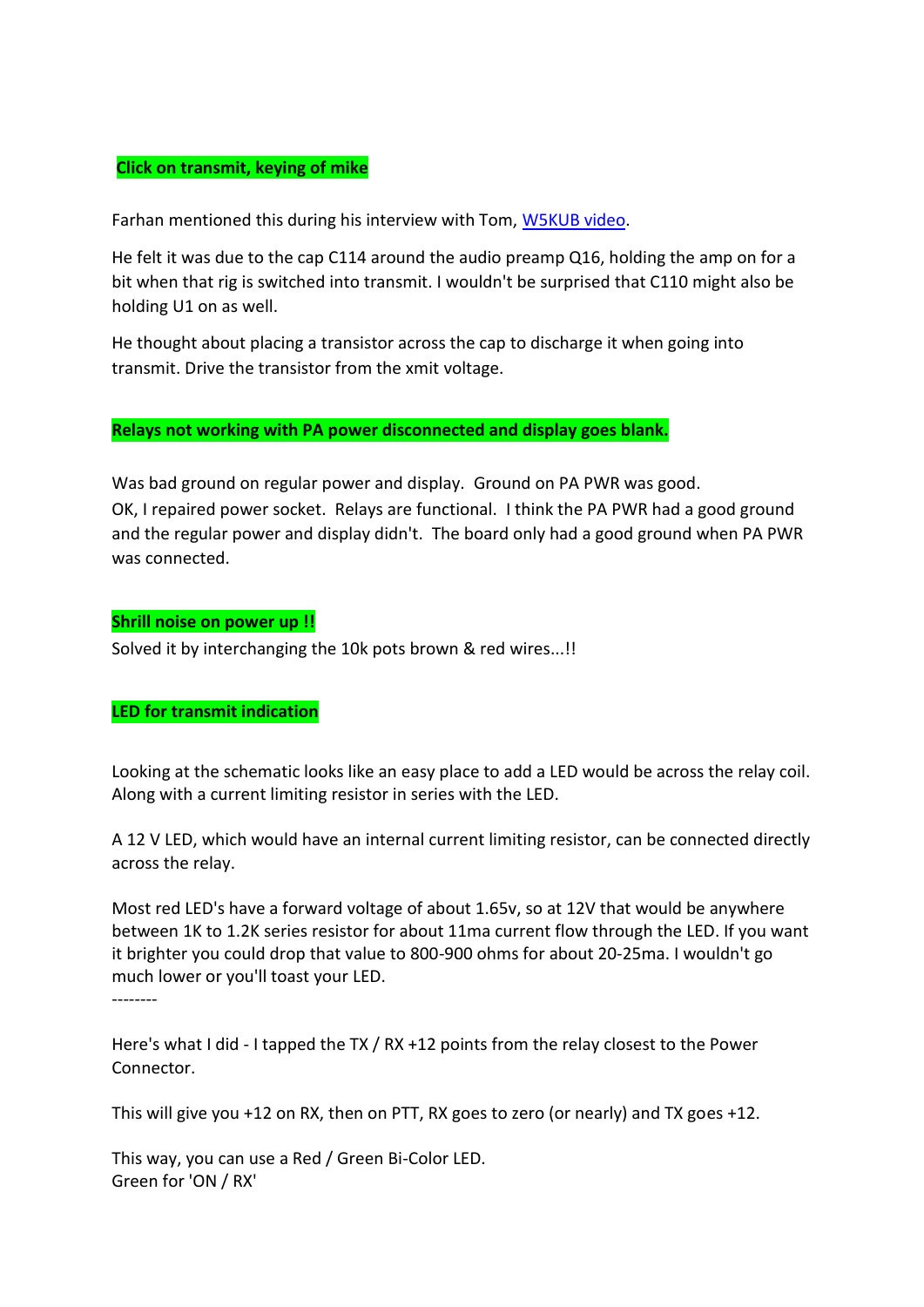Red for 'PTT / TX'

In fact, there's a convenient spot near that relay, toward the corner, where you can glue or hot-glue a 3-pin connector (just like the ones on-board), but flush with the bottom of the PCB. Now you have a convenient plug-in point for your Red/Green LED.

Since both LEDs won't be on at the same time, they can share a single current limiting resistor in the 'common' or 'ground' leg of the connector headed out to the Bi-Color LED.

I think current draw for Red and Green are slightly different, but I just picked a resistor which

would give me the most even light from each. Current draw is probably under 10 ma. for these

LEDs, but it is a nice feature. You can tell if PTT is working.

#### **More RF output power**

Using 24v to feed the final amplifier stage can significantly increase output power. Additional power jack to feed in 24v to the power amp. It's on a switch so i can run it with 12 volts off one supply also. Oh, and bigger heatsink when I did the higher voltage mod.

#### **Gain reduction**

Can also try gain reduction at IF stage instead of connecting agc at audio try connecting the collector of AGC transistor to the base of Q3 in series with a 10nF-100nF cap.

-------

the other thing to do is reduce the rf amp gain. you could try removing or increasing the 10 ohm in the emitter bypass of the rf amp.

-------

The bitx transceivers have more than necessary gain. The strong signals tend to distort with the lack of AGC. Here is a simple hack to reduce the gain slightly. All you do is remove the 1uf capacitor between pins 1 and 8 of the LM386. Don't worry it will not affect the sensitivity of the transceiver at all!

-------

A switch between R15 and R16 will act like a 20 dB attenuator. Or insert a 10 K variable resistor there for continuous control from zero to 17 dB.

--------

The mod that made the biggest improvement for me was an RF Gain knob. I added a 10k ohm variable resistor (potentiometer) in series with R16, so I now have an RF Gain control on my radio. It certainly improves the user experience when listening to high power signals. Remove R16, solder two wires to the pads, connect them to a potentiometer with a 220 ohm resistor in series. I used a 10k pot, but a 5k or even a 1k would probably also work, I use less than 10% of the turning angle. I can turn down the high power signals and listen to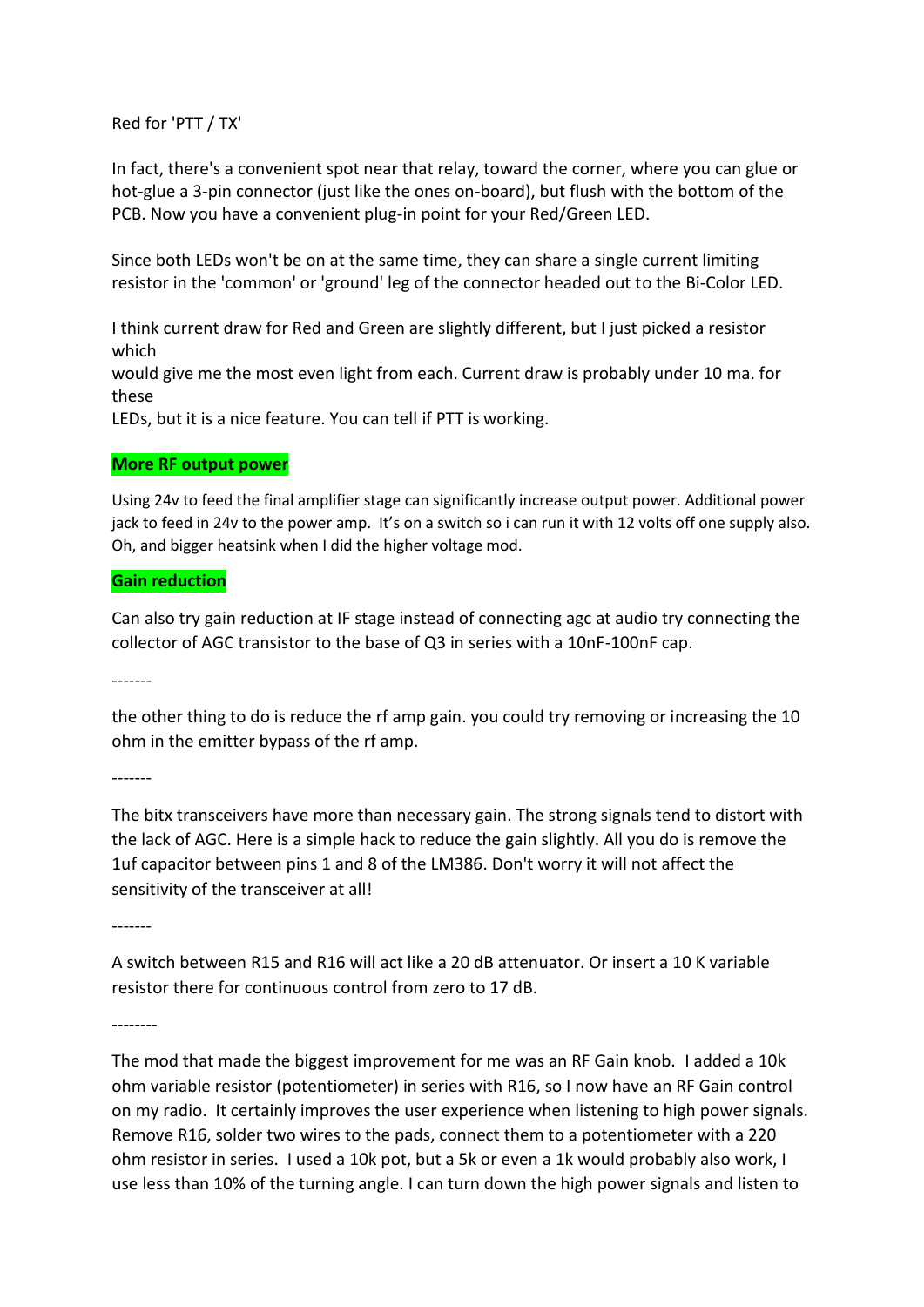them without damage to my ears, or I can turn down the noise while monitoring a frequency, and turn it back up when I hear something interesting. The receiver as delivered is seriously loud in headphones, hopefully this will reduce my future hearing aid bills.

## **Punchier TX audio**

I did this mod and I believe it helps but I have not heard my signal yet, so can't confirm that: <https://www.youtube.com/watch?v=IELJwapv5qs> I paralleled a 22pf capacitor and a 5pf cap in the same method as the vk3ye video. Audio sounds more punchy. It also helps to speak loud with the mike right next to your mouth. I had some faint signal qso's where they couldn't hear me until I very clearly and loudly barked out my call. The power meter jumps higher the louder you speak.

## **Increase frequency coverage**

Change the varactor to one that has higher capacitance tune ratio or Alternatively, add an MV209 or 2109 in parallel with the one on the PCB The tuning range will increase.

You may need to tweak the trimmer and maybe change some turns on the yellow VFO toroid.

You will probably find that it will take only a few pF to achieve your goal. I easily changed my range by changing the variable capacitor C93 from 22 pF to 33 pF.

If your C93 is set to minimum capacitance, and the high end of the frequency range is still not enough, then remove a turn or two from the inductor, L4. If your capacitor C93 is set somewhere above the minimum, then decrease it to raise frequency high end, and increase it to lower it.

First add parallel varactors and see what range you get.

Changing C96 from 100pf to sat 330 or 470 will improve the range as it is. Use NP0/C0G for all

caps in the VFO. My board is very stable drifts only 10-20Hz and 50Hz in the long term. At the moment I have 3 in parallel with 6uH and 150pf extra and get 200Khz but stabler VFO.

---------

I see here that you are suggesting what is right for a normal designs but this one is opposite 12Mhz - VFO, so you need to make the VFO go lower for the range to go higher.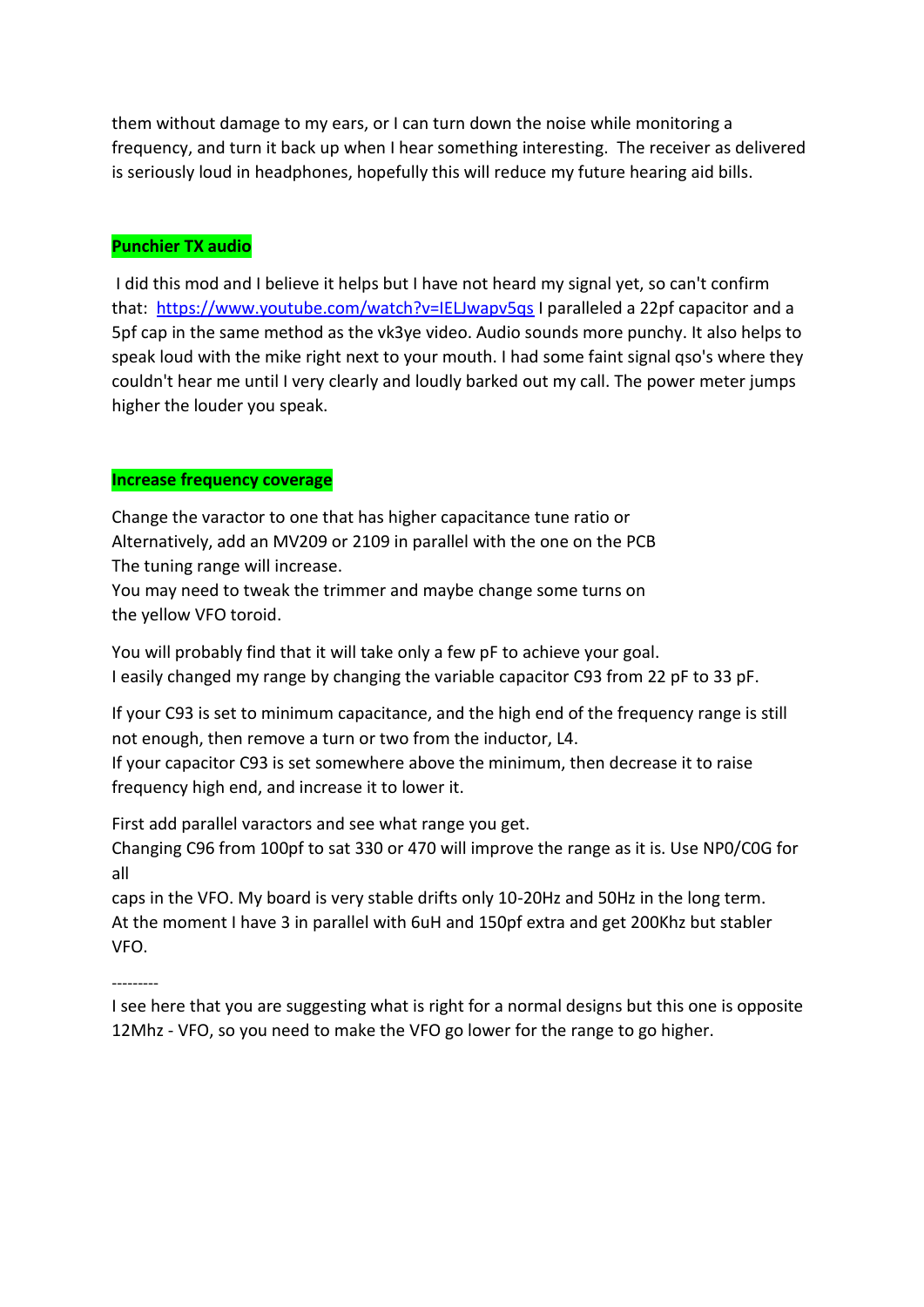## **Digimode Connections**



## **CW MODE**

The Raduino could use a counter-timer to approximate a properly shaped audio sine wave using pulse-width-modulation, RC filtered before injecting into the mic input.

Easier and possibly cleaner would be to inject DC via a diode into the top of C107 to unbalance the modulator during a dot or dash, have the Si5351 driven BFO centered on the crystal filter passband during CW transmissions. That DC can come from a Raduino digital output, goes through an RC filter to avoiding key clicks. Shut down the mic amp when operating CW, or maybe just unplug the mic.

Disclaimer: I've never done any of this.

Jerry, KE7ER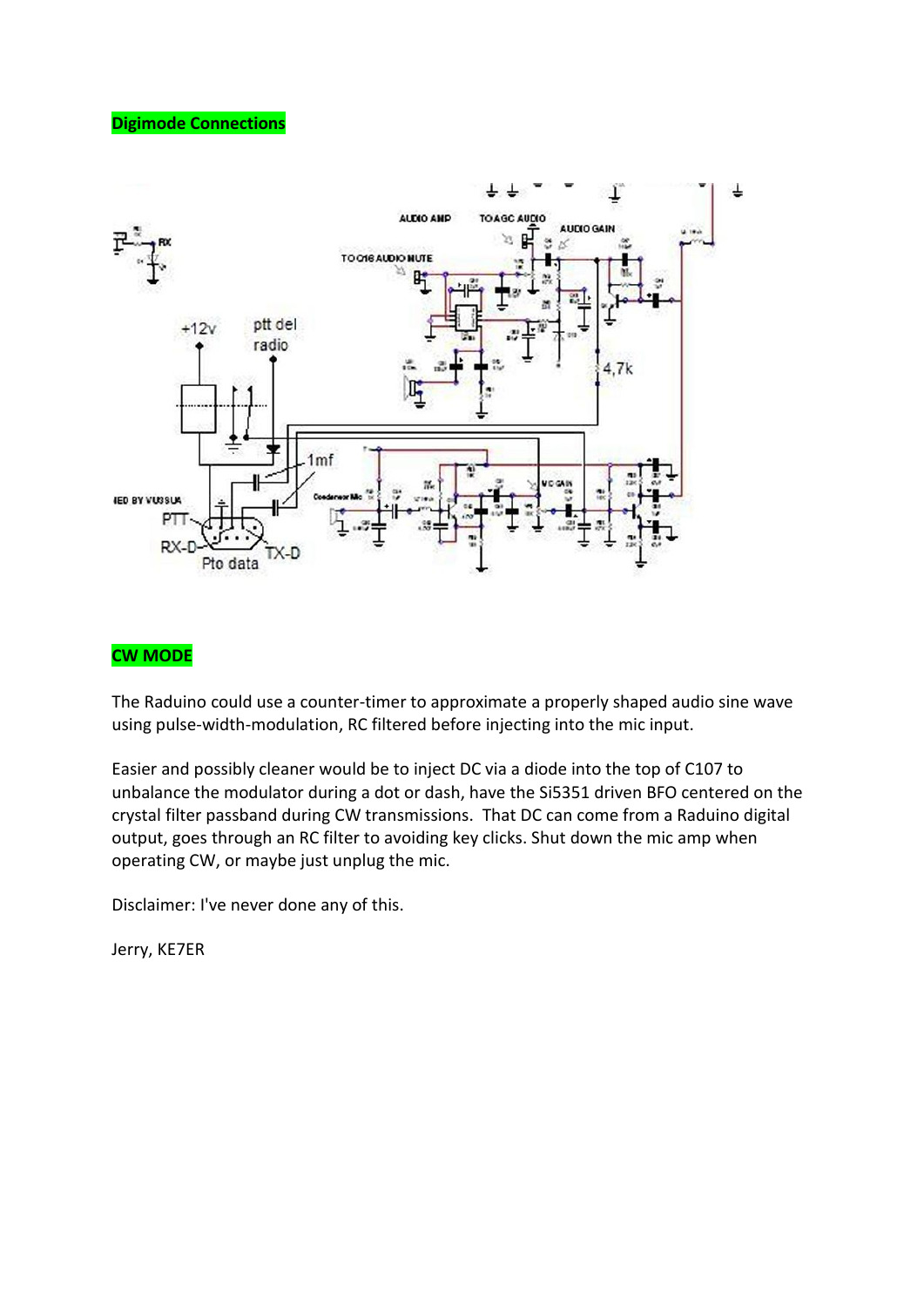## **CW on BitX**



Here is the (VA3IUL) circuit I used for testing my BITX80v3 . It is injected directly into the mic input .

## VE7BEE

----------

Try the above circuit , it works. The signal seems clean and it is small . I have not tried it on 40M yet as I am converting a BITX40v3 to 80 M . Tested it tonight , I get full output on CW on 80 M . I have the AF adjusted to approx 1k audio note via the 20 k pot . I am also going to put an adjustment pot in the sine wave output so as not to overdrive the TX . MODS : I changed the 2 - .003 uf to .002 as that is all I had in my junk box . Since I am running 12 V input , I changed the 6.8 k to 10 k and it still works on the bench hooked up to the BITX. The circuit is stupidly simple and seems very stable. I just installed the key in series with the sine wave output to the mic connection . Going to install a DPDT switch to disconnect mike and connect audio generator for CW . Simple and it works . 73s Buzz

## **Another CW suggestion**

Perhaps somebody out there would be kind enough to try my pet scheme for transmitting CW. Involves 3 resistors, a cap, and a straight key.

First off we have to move the BFO down in frequency by a khz or so, such that it is in the crystal filter passband.

I assume the boards out now don't have C103 stuffed.

So install a small variable cap at C103, likely needs well under 100pf, Set it for minimum capacitance, then tune in a CW station.

Find a setting for C103 such that you can tune that station through zero-beat and still hear it as it starts going up the other side.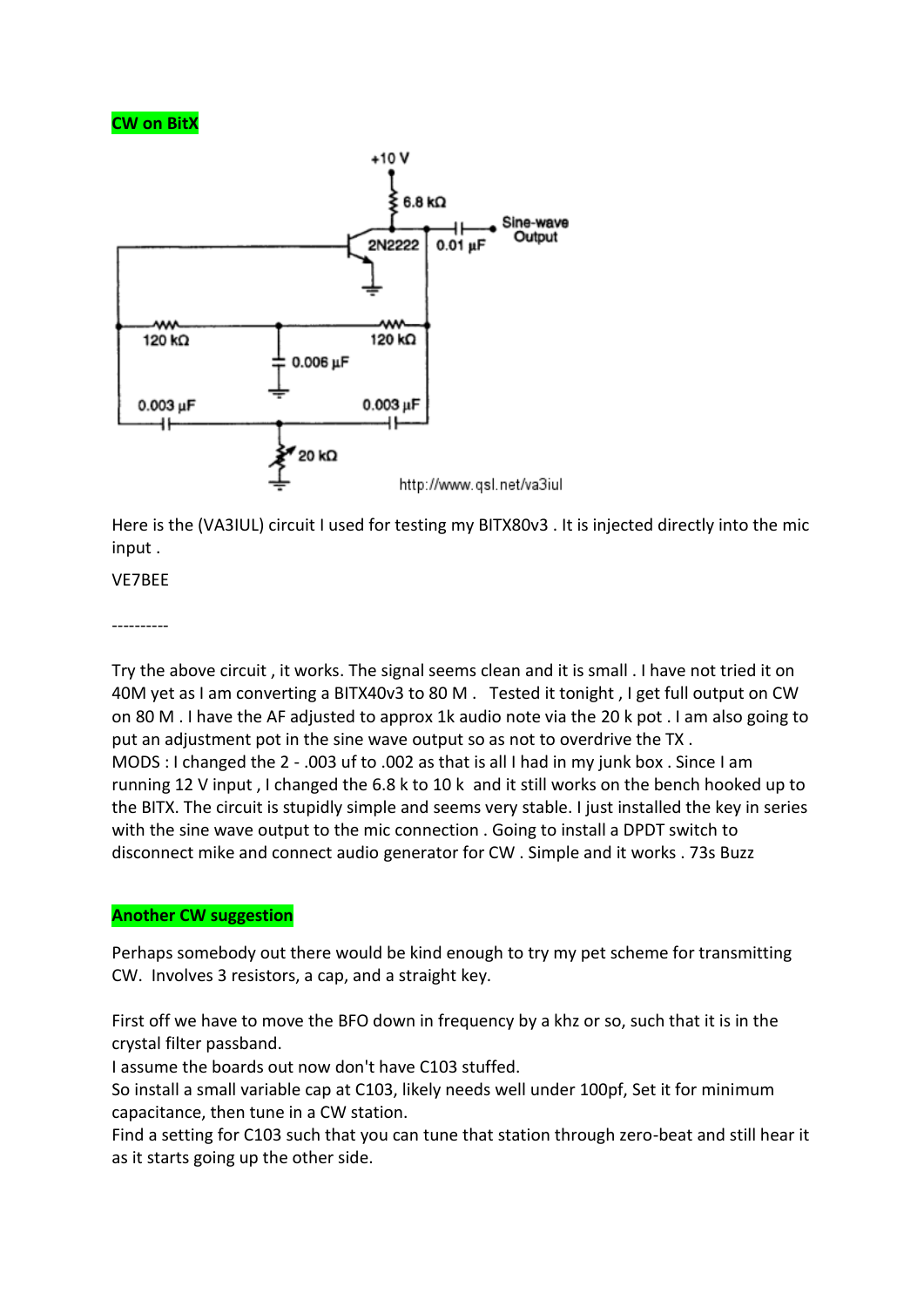(I suspect the next board rev of the Bitx40 will use the 3'rd Si5351 channel for the BFO, allowing these BFO adjustments to be done

with just Raduino code. Reduces part count, and also gives us USB/LSB selection. Or could borrow that MV209 from the analog VFO

so you can adjust the analog BFO with a DC voltage from a pot or switched resistor network.)

Now take a 10k pot, a 1k resistor, and a 50 ohm resistor, string them up in series. Wire the top of the 10k pot to TX 12v, the bottom of the 50 ohm resistor to ground. Run a wire from the junction between the 1k and 50 ohm resistors to one terminal of a straight key.

Run a wire from the other terminal of the straight key to the top of C107 near the balanced modulator.

When the straight key is pressed, a DC voltage of about 0.57v max will be given to the top of C107.

If you care about key clicks, maybe put a 4.7uf cap between the top of C107 and ground. (You could add a stereo phone jack, with tip to TX 12v, ring wired to the top of C107, and sleeve to ground.

Then the 3 resistors and 4.7uf cap can all be out there on the straight key, and when you pull the phone plug

this is set back up for SSB operation.)

Set the 10k pot to maximum resistance, remove the microphone, and have some way of measuring the transmit power.

Turn on the rig, put a jumper across push-to-talk so it is always transmitting.

There should be no output to your power meter, because the balanced modulator is still balanced and thus suppressing the carrier from the BFO.

Now press the straight key and slowly advance that 10k pot until you see 5 watts out (make sure that IRF510 isn't getting hot).

OK. Did you see 5 Watts? What is the voltage at C107 when you do? Once we know that, we can get rid of the pot and just have two resistors.

If you zero beat a received signal, pressing the key should transmit on exactly that frequency, which is handy.

But normally when receiving CW we'll prefer the BFO at the LSB position for single signal reception.

I have a one transistor circuit simulated in LT Spice that allows C107 to be keyed with a clean trapezoid

from a Raduino digital pin. But I'll wait to see if the above works before dragging that out.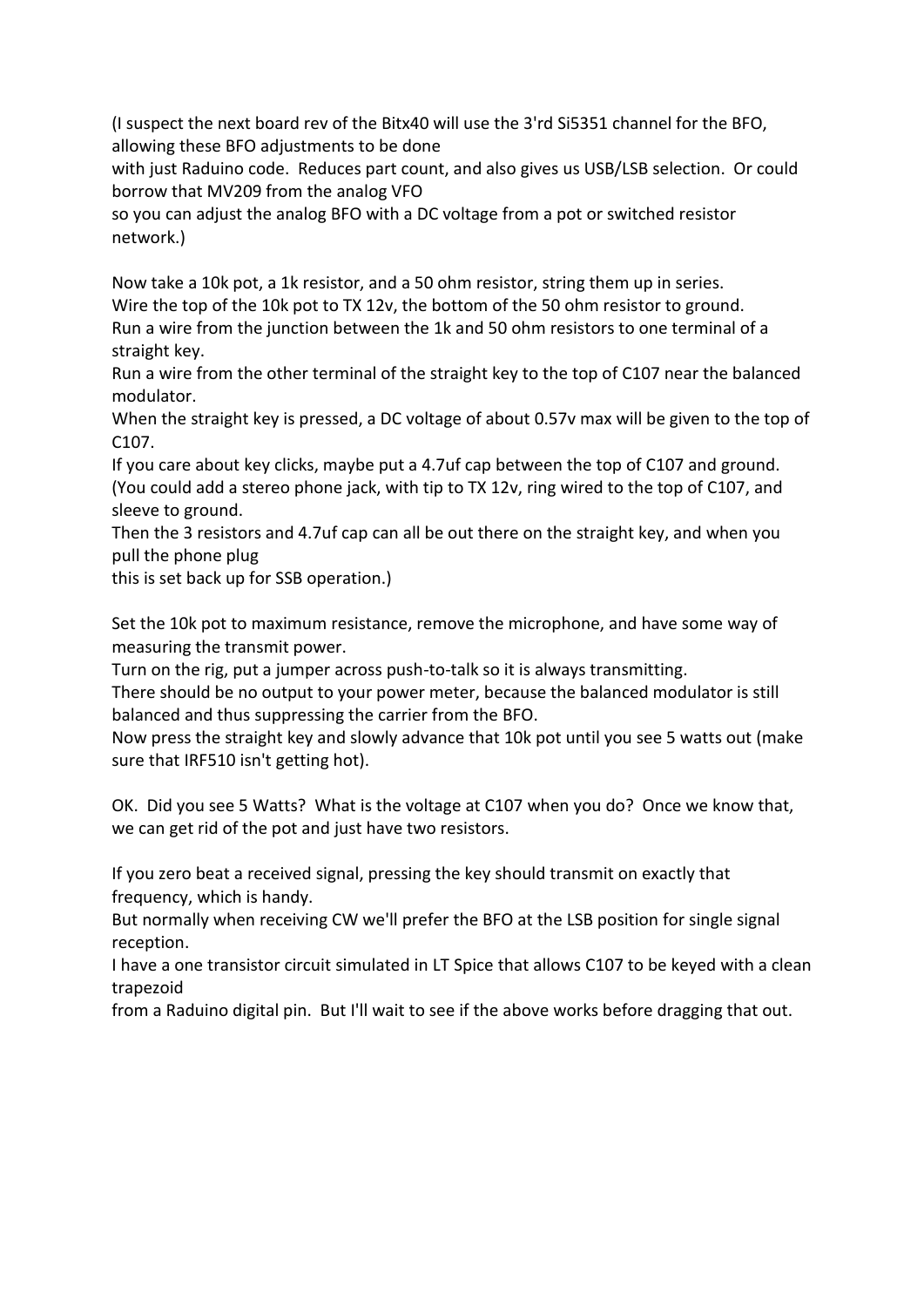## **This is Ashhar Farhans AGC circuit**



## **DuWayne Schmidkofer KV4QB AGC with pcb in Eagle**

I built the AGC board a while ago and it worked quite well, except the audio level was a little low. I had previously removed the cap from pins 1 to 8 on the LM386. I ended up putting a 10uF between 1 and 8 to get the audio up where it had been. I made a small circuit board for the build. It is laid out so you could mostly SMD components or leaded in the 'Muppet' style. I have the Eagle files and a PDF that can be used to make your own using toner transfer. They are available at

[https://www.dropbox.com/sh/pg3otf9cwtekkoo/AADGvAfmP\\_E96njuNP5UX\\_Y9a?dl=0](https://www.dropbox.com/sh/pg3otf9cwtekkoo/AADGvAfmP_E96njuNP5UX_Y9a?dl=0)

The blog entry with this and a couple other changes I made at

<http://kv4qb.blogspot.com/2016/11/bitx-40p-building-part-1.html>